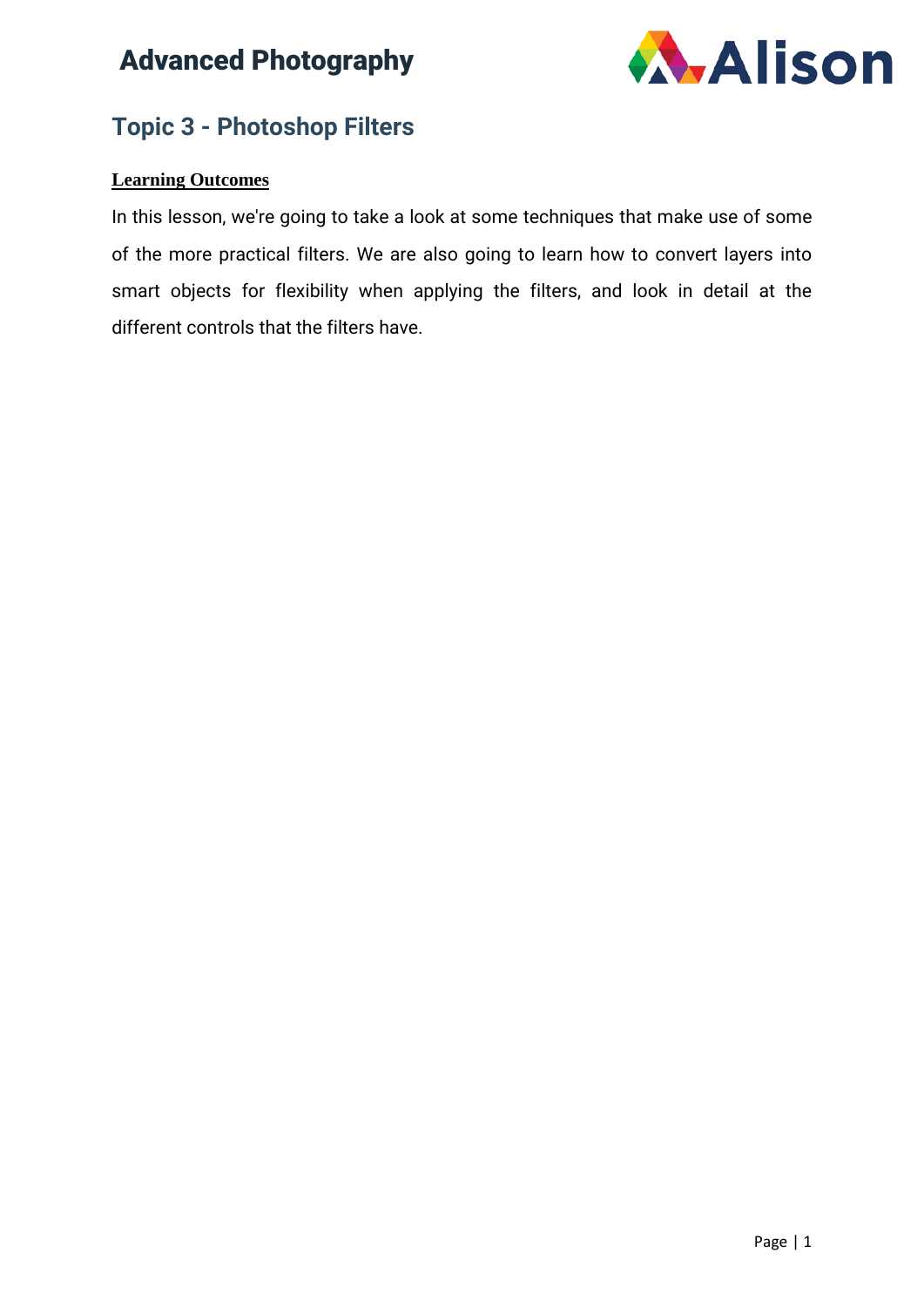#### **Photoshop Filters**

There are well over 100 filters that come with Photoshop, and they're all located under the Filter Menu, which makes it easy for us when we want to find them. A number of these filters are associated with Filter Gallery. On the other hand, other filters are listed under the menu, broken down into smaller categories.

Let's break them up so that it will be easier to know what they are and where they belong. It helps to think of filters as belonging to one of three primary categories:

| elect | Filter                           |                       | 3D View Window | Help             |        |
|-------|----------------------------------|-----------------------|----------------|------------------|--------|
| H:    | <b>Last Filter</b>               |                       |                | Alt+Ctrl+F       | sasure |
|       | <b>Convert for Smart Filters</b> |                       |                |                  |        |
| @ 100 | Filter Gallery                   |                       |                |                  |        |
| 150   | Adaptive Wide Angle              |                       |                | Alt+Shift+Ctrl+A | 150    |
|       | Camera Raw Filter                |                       |                | Shift+Ctrl+A     |        |
|       | Lens Correction                  |                       |                | Shift+Ctrl+R     |        |
|       | Liquify                          |                       |                | $Shift+Ctrl+X$   |        |
|       | Vanishing Point                  |                       |                | Alt+Ctrl+V       |        |
|       | 3D                               |                       |                | ٠                |        |
|       | Blur                             |                       |                |                  |        |
|       | <b>Blur Gallery</b>              |                       |                | ١                |        |
|       | <b>Distort</b>                   |                       |                | ▶                |        |
|       | <b>Noise</b>                     |                       |                | ▶                |        |
|       | Pixelate                         |                       |                | ٠                |        |
|       | Render                           |                       |                | ٠                |        |
|       | Sharpen                          |                       |                | ۱                |        |
|       | Stylize                          |                       |                |                  |        |
|       | Video                            |                       |                | Þ                |        |
|       | Other                            |                       |                | ١                |        |
|       |                                  | Browse Filters Online |                |                  |        |

- 1. Practical filters,
- 2. Artistic filters
- 3. Content creation filters

The practical filters incorporate some keys for sharpening images, reducing noise, and correcting distortions our photography.

The artistic filters apply creative effects, like the name suggests. These include brush strokes, traditional drawing techniques, and photographic effects, like blurs and glows.

The content creation filters, are useful when you want to render new items, such as trees or clouds.

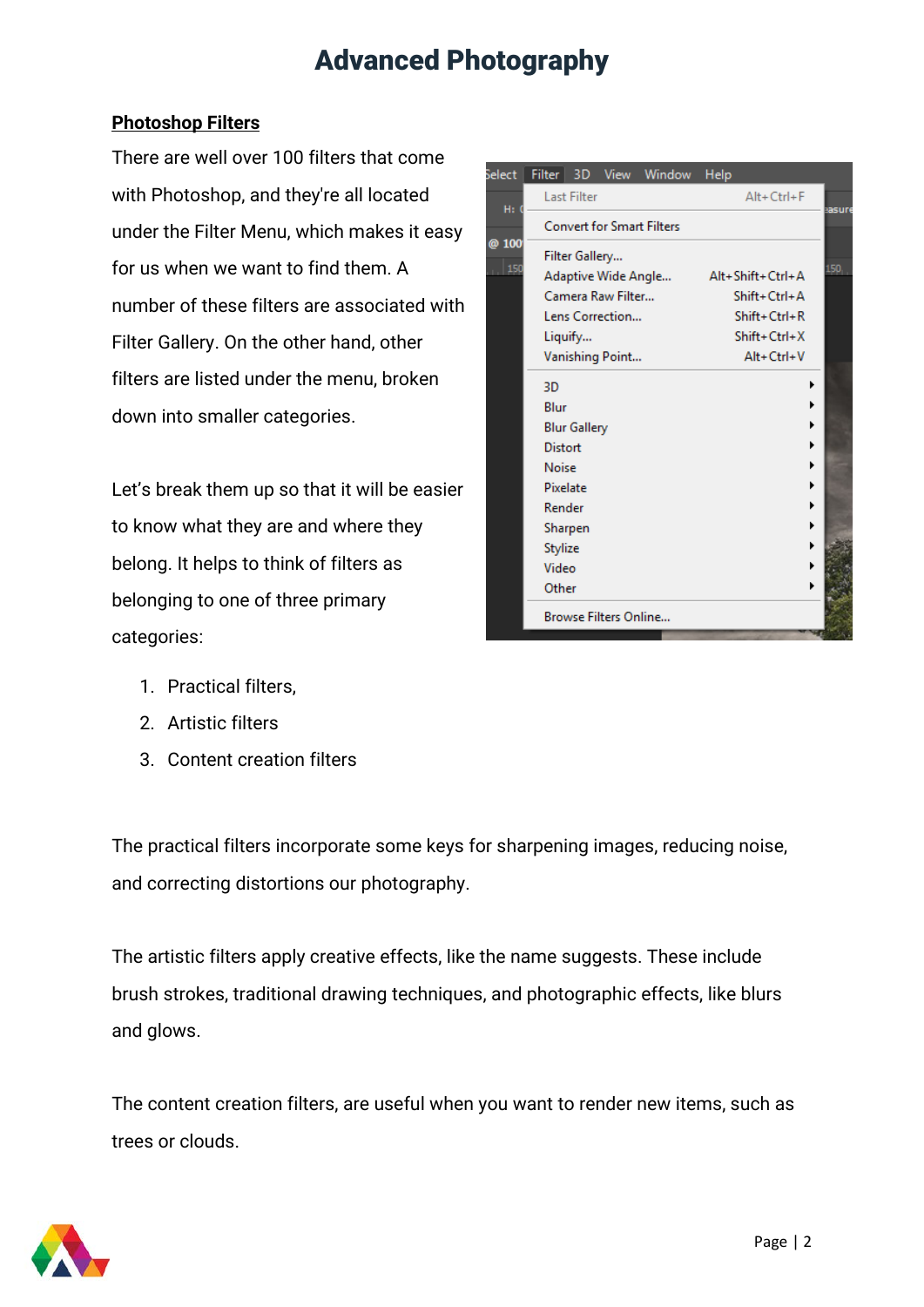Let's begin by pointing out that if you simply select the filter from the list, Photoshop is going to apply that filter and make a permanent change to your image. For example, if we select the Filter menu and then choose Pixelate and we add mosaic to this image, when we click OK, we can see that Photoshop has actually changed the information in the image.





**Before** mosaic filter **After** Mosaic filter

At this moment, we can still undo that change, but if we save this file, then the changes would be permanent. So, let's go ahead and use Command + Z in order to undo that filter, because we definitely do not want this pixilation that we have here.

We want this process to be more flexible and less volatile, so, before we add our filter, let's go and convert our layer to a smart object. There are several different ways that we can do this. From the Layer menu, we can choose Smart Objects and then Convert to Smart Object, we can right-click on the background layer and choose to Convert to Smart Object, or since we are going to be adding a filter anyway, we can use the Filter menu and then pick Convert for Smart Filters. This is entirely the same process as converting to a smart object and as soon as we select it, we can see in the Layers panel that we have the smart object icon.

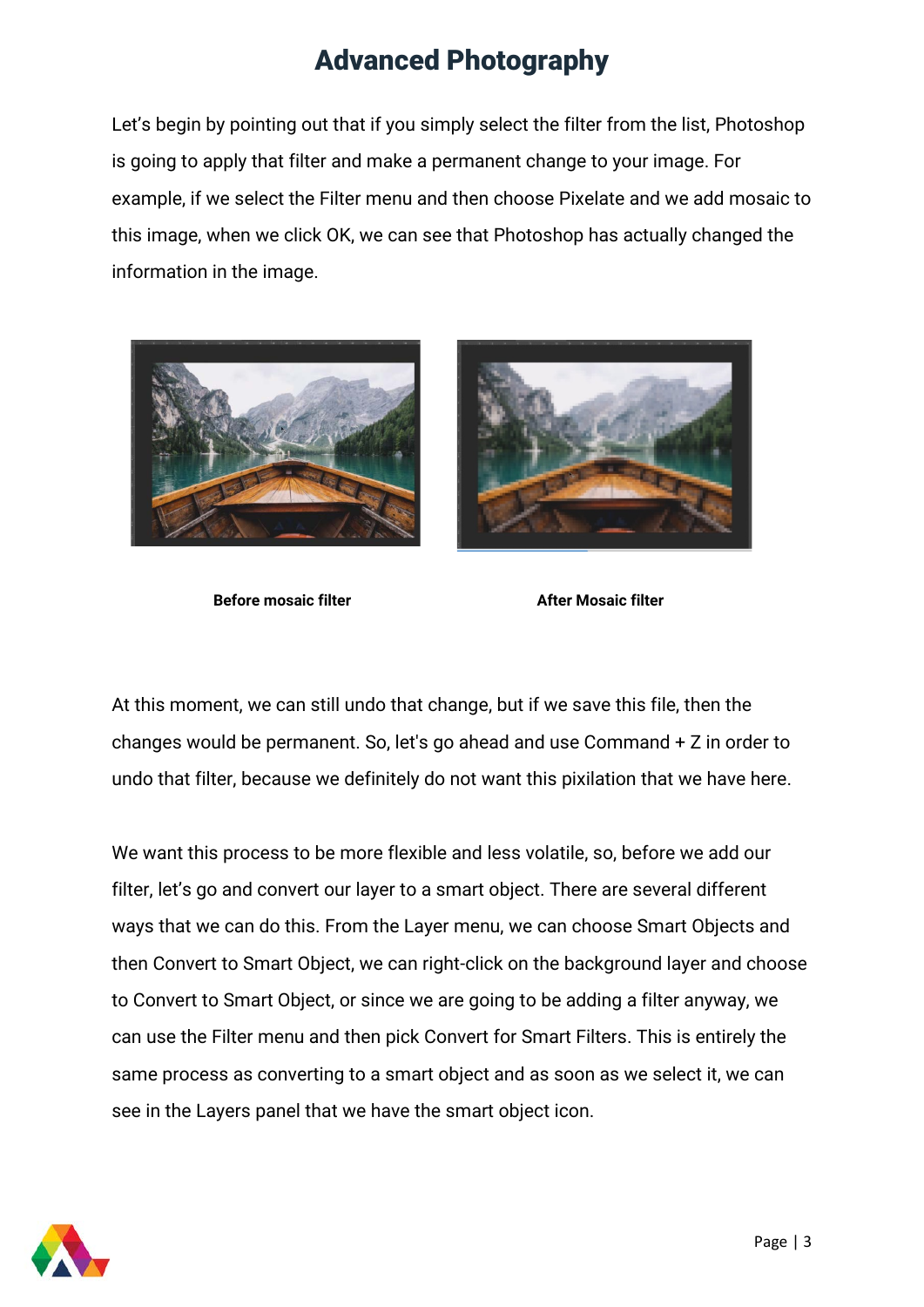Now, smart filters give us several advantages. First of all, they're not unstable and we can reedit them. Smart filters can be blended with the layer. So, the filter itself can be blended with the layer by changing opacity or applying different blend modes. Smart filters also have their very own filter masks and smart filters can be applied to more than one layer if we convert multiple layers into a single smart object. So, now that we have a smart object, we can add our filter as a smart filter.

Next, let's choose Filter and then Noise and then Add Noise. Now, it doesn't look any different when we add it from the Filter menu, but after we apply those settings, in the Layers panel we can see the smart filter and the smart filter mask. If we want to hide the filter, we can click on the eye icon in order to toggle it off or on. If we want to make changes to the filter, we can double-click and then make edits. Let's move and increase the amount here on this scale, just a little bit, and let's click OK.

If we want to change the blend mode and the opacity for the filter, not for the layer, but for the way the filter is applied to the layer, we can double-click on the icon to the right of the name of the filter. Let's change the blend mode to Soft Light and we can decrease the opacity a little bit. Then we click OK. If we want to mask the filter so that it only appears in some areas of our image, on the Layers panel we need to click on the thumbnail for the smart filter and then we must pick the gradient by tapping the G key and we need to click and drag across the image in order to hide the filter where the mask is black, and reveal the filter where the mask is white.